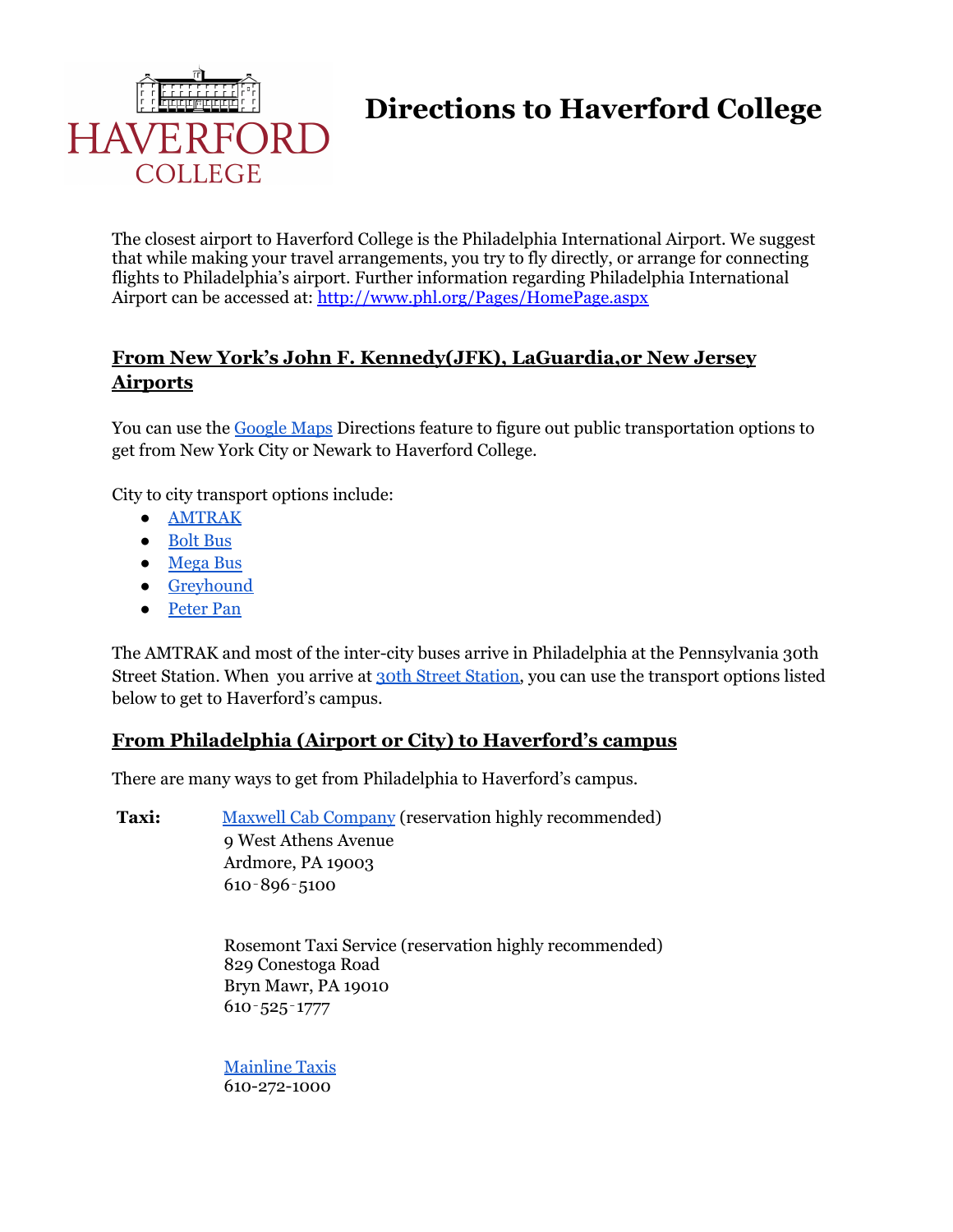If you are unable to make reservations ahead of time and don't have anyone to pick you up, talk to the airport staff, they can help you get a taxi. There is usually a taxi line outside of the arrivals gate at the airport and at 30th Street Station.

## **Train:** SEPTA (Southeastern Public [Transportation](http://www.septa.org/) Authority)

SEPTA's Airport High Speed Line has four stops in the Philadelphia International Airport at Terminals A, B, C/D and E. From any of these stops, please take the R‐1 Train, also known as the Airport Line to 30th Street Station in Philadelphia. Inform the conductor that your final destination is Haverford, Pennsylvania and that you will need a transfer ticket. The cost of the fare (one-way) will be around \$10. It is important that you keep your ticket receipt in a safe place as you will need it to board the next train. Approximate traveling time will be around 20 –30 minutes.

Upon arrival at 30th Street Station in Philadelphia, take the Paoli/Thorndale Train to Haverford Station. Travel time will be around 20 minutes. Haverford's campus is a ten minute walk from the train station. It will take you around 20 minutes to walk from the Haverford Station to the Gardner Integrated Athletic Center (GIAC) where ISO's arrival check in will be held. If you wish to take a taxi, please call one of the taxi companies listed above.



**Rental Car:** Rental car companies that are available at the Philadelphia Airport can be found here: [https://www.phl.org/Pages/passengerinfo/transportationservices/rental\\_cars.aspx](https://www.phl.org/Pages/passengerinfo/transportationservices/rental_cars.aspx)